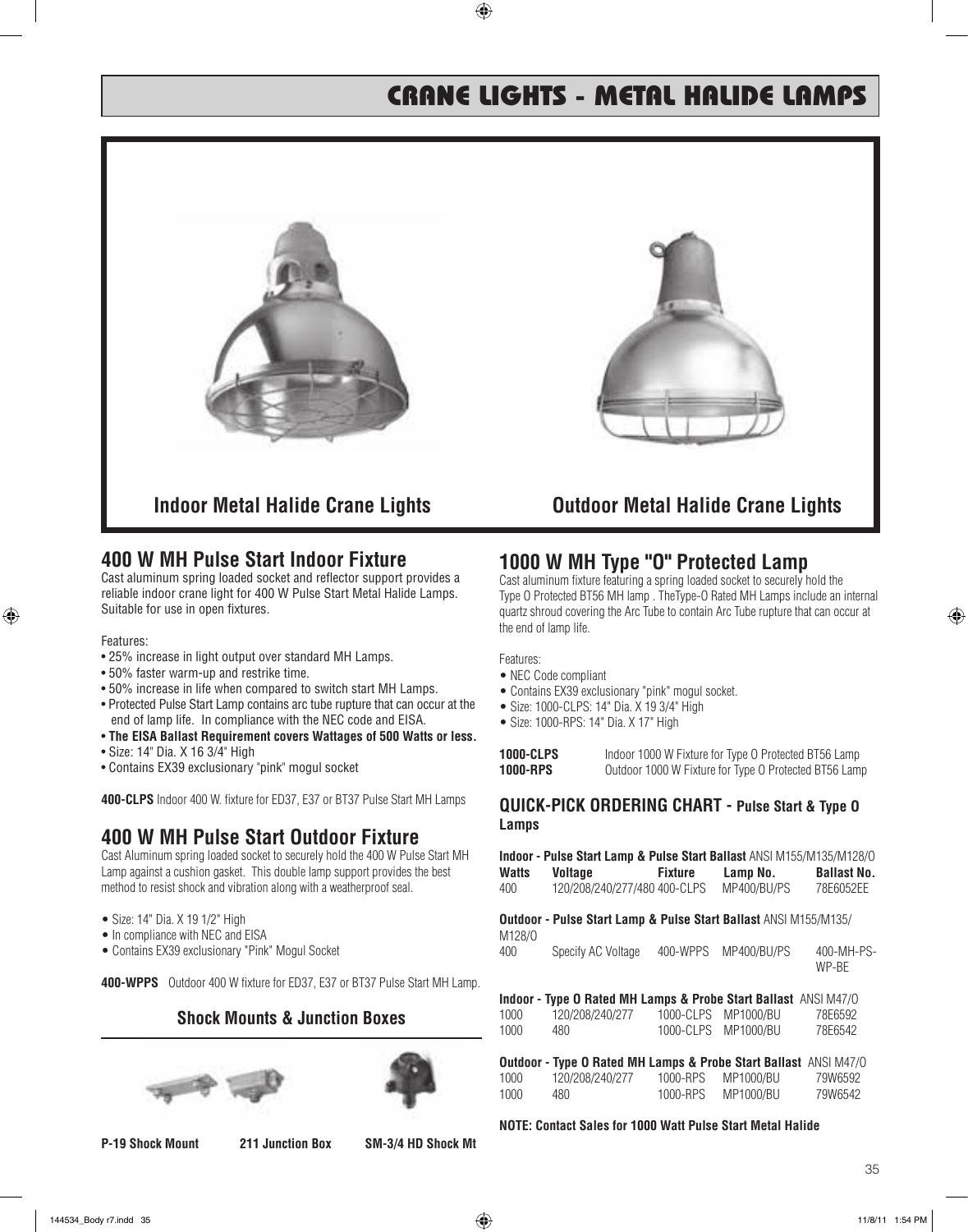# CRANE LIGHTS - 250 DC MV & AC HPS



## **400-CL MV & HPS • 1000-CL HPS**

Cast aluminum spring loaded socket and reflector support provides a reliable indoor cranelight for 250 VDC Mercury Vapor and AC HPS lamps. The highly polished reflector gives a medium beam spread. For additional protection against shock and vibration, include one of the shock mounts listed below.

The 250 VDC Mercury Vapor fixture and lamp combination utilizes a current limiting resistor for operation of a 400 Watt mercury vapor lamp on 250 VDC input voltage. **This resistor acts as a special ballast for 250 VDC and is intended for overhead crane application only, not for general illumination.**

**400-CL** Indoor 400 W MV & HPS lamps, ED18, BT37, E37 & ED37. **1000-CL** Indoor 1000 W HPS lamps, E25

Size 400-CL = 14" Dia. X 16 3/4" High Size 1000-CL = 14" Dia. X 18 3/4" High

**Notice: The H34GW-1000/DX lamp has been discontinued. Please call our sales department for assistance with replacement fixtures & resistor ballasts for 1000 W 250 VDC applications.**

### **Shock Mounts & Junction Boxes**

**P-19 Shock Mount 211 Junction Box SM-3/4 HD Shock Mt**







## **400-WP, & 400-R MV & 750 W SB-MV**

Cast aluminum weatherproof fixture featuring a spring loaded socket to securely hold Mercury Vapor and Self Ballasted Mercury Vapor lamps against a cushion gasket. This double lamp support provides the best method to resist shock and vibration. For additional protection against shock and vibration, include one of the shock mounts listed below.

- 400-WP Outdoor 400 Watt MV lamps, BT37, E37, ED37 14" dia. X 19 1/2" High
- 400-R Outdoor 400 Watt R60 MV Lamp no. H33LN-400 & 750 Watt R60 Self Ballasted 250 VDC lamps no. M750R5/7FL 14" Dia. X 16" High

## **Quick-Pick Ordering Chart**

#### **250 VDC Cranes - Mercury Vapor & Self Ballasted Mercury Vapor**

| <b>Watts</b> | <b>Voltage</b> | <b>Fixture</b> | Lamp No.     | <b>Resistor Ballast No.</b><br>Indoor/Outdoor |
|--------------|----------------|----------------|--------------|-----------------------------------------------|
| 400          | 250 DC         | 400-R          | H33LN-400    | TRA14MVR                                      |
| 400          | 250 DC         | 400-CI         | H33GL-400/DX | TRA14MVB                                      |
| 400          | 250 DC         | 400-WP         | H33GL-400/DX | TRA14MVB                                      |
| 750          | 250 DC         | $400 - R$      | M750R5/7FL   | N.A.                                          |

#### **AC Cranes - High Pressure Sodium (indoor only)**

| 400  | Specify | 400-CL         | LU400 | Select from list below |
|------|---------|----------------|-------|------------------------|
|      |         |                |       |                        |
| 1000 | Specify | 1000-CL LU1000 |       | Select from list below |
|      |         |                |       |                        |

#### **High Pressure Sodium Ballasts (indoor only)**

| 400. | 120/208/240/277 | 78F8493     |
|------|-----------------|-------------|
| 400  | 480             | 78F8443     |
| 1000 | 120/208/240/277 | 78F8793-001 |
| 1000 | 480             | 78F8743-001 |
|      |                 |             |